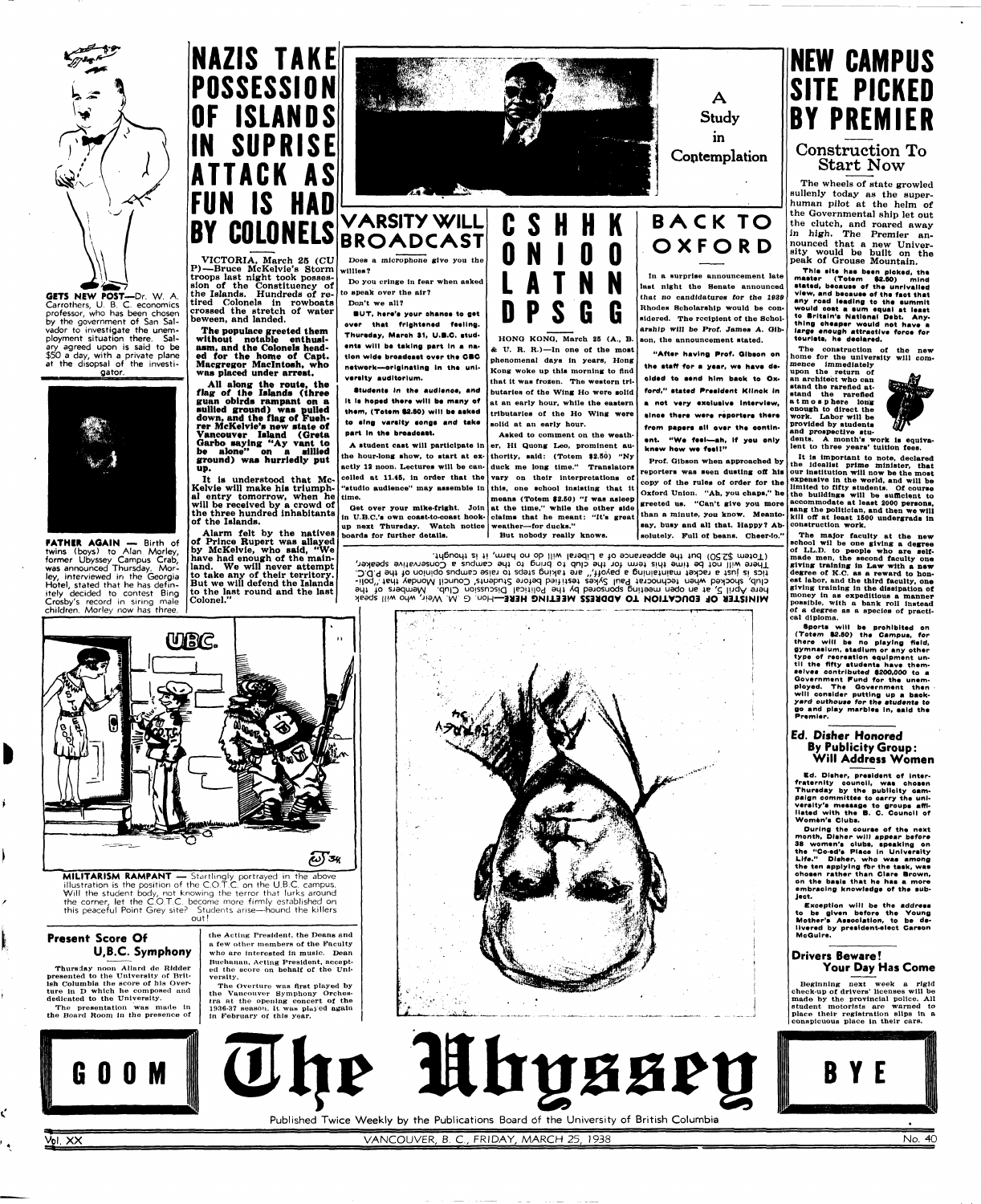#### **Two T H E UBYSSE Y Friday, March 25, 1938**

**Issued twice weekly by the Students' Publications Board of the Alma Mater Society of the University of British Columbia. Office: 206 Auditorium Building ... . Phone Point Orey 206**  Campus Subscriptions, \$1.50 Mail Subscriptions, \$2.00

# **THE UBYSSEY**

One of the most significant aspects of the Revolution of 1848 was the escape of Gambetta from Paris in a balloon. The ramifications of this move must be considered in full when we apply the principle of diminishing returns to the propose draise in fees on the campus next year.

**Advertising Office Pacific Publishers, Limited, 303-A Pender Street West, Vancouver, B. C. Telephones: Trinity 1945 All advertising handled exclusively by Pacific Publishers, Limited** 

#### **TOTEM \$2.50**

**KING AWASH . . . This is not King John caught by the tide in the Wash. This is King John making sure the lily blooms will bloom in the moat. He is wearing plus fours because it is nearly 3.30 and he is leaving for golf.** 

Was it not Horace who said, "Persico odi, puer apparatus" In that message, we should derive comfort and strength for the problems of the future. After all, life is a transitory thing, so live to the full while it's hot and as Dr. Clem Davies

so subtly remarks, "Armageddon, where?" In resisting to the full enroachments against individual liberties and the freedom of the press, we must always keep in mind that the press stands in need of reform in its standards of interpretation and selection. "Europe Totters On Brink of Hell," the News-Herald remarks wearily when there's nothing very exciting for headlines.

Salve, atque Vale.

Bless you all, goodbye again, and Peace. It's Wonderful!





#### **"You're a bunch of bums."**

**That'a all W.U.S. prexy Peggy Fox oould aay Monday night after ehe eaw men on Studenta' Council veto the wemen'e propeaal that \$10,000 of the Union Building funda—originally raiaed by W.U.S.—be drawn out and earmarked for building furnlahinga.** 

**"Eeny Meeny Miney Moe .**<br>Yep! The Radio Club gets The Radio Club gets Arts **100, and the Music Lecture goea ln the Book Exchange."** 

**With every male member except John Bird rising; to his feet ln protest over the W.U.S.**  M **proposal, and objec-**

### **Russia Confers Honor On U.B.C. Economist**

**MOSCOW, March 24 (CUP) — Joseph Stalin, ruler ot thousands of Communists, today announced that the Red Oold Medal of Honor would be conferred upon Prof. H. F. Angus of the University of British Columbia, in recognition of his work on the Rowell Commission. It ls understood in informed quarters that the award will be made some time early ln May.** 

**"Prof. Angus," aald the moustached dictator, "haa done invaluable work for the cause, and it ls only fitting that we should make** 



**The Chamber of Nine was still, lit only by the guttering candles ln the old skulls. Farey sprawled drunkenly, happy at the end of his year. Vyle Line tossed off another cup of coffee, and swallowed an olive. Bindleson was engaged ln shuffling a huge mass of requisitions.** 

**Suddenly the peace of the Nine was abruptly shattered. Seventeen wing-Jings whistled through the air, and planted themselves ln the table. And there at the door stood sixteen sinister Orientals, and at their head waa the insidious Chang Sueyl "Migod! Macgregor Macintosh was right!" said Vyle Line, as he** 

**nervously Angered the Pass System. "You need not look for the new** 

**Nine," said Suey ln a voice that dripped honey. "Look!" And he opened a trapdoor In the floor.** 

**' The Nine hurried to the hole in the floor. There they saw their comrades, trying vainly to keep their heads above the water that was rapidly rising in the pit. Oack Javls was scrambling frantically up the wall, which had been carefully greased six feet above the water level. Oulre McCarson stood carefully on the head of Peggy Blomson, and muttered that it was time they took a hand ln that game. And all the time the walls were slowly closing ln, and the water was rising.** 

**There was a fiendish laugh, and the Nine felt themselves seized by strong hands. In a trice (small reward for anyone who will show us a trice) they were pitching headlong down the steep shaft. And over all rang the fiendish laughter of Chang Suey!** 



**(WILL THB NINE OET OUT? DOES ANYONE CARE? READ OUR NEXT INSTALLMENT NEXT SEPTEMBER AND FIND OUT!)** 

**Totem, \$2.50.** 

**buoy, anyway.** 

**their value as training for the professional Btage. Perhaps Ethel was just being diplomatic.** 



**close at 11.48. All 12 o'clock lectures for that day will be cancelled.** 

**D. BUCHANAN,** 

**and college credit. Residence** *it\**  **newly opened Douglaa Hall; 30th June — lOth August. Inclusive fee \$ 180. Write for booklet to aeeretary.** 

**I** 

**MISIDENTIAL Prench SUMMER SCHOOL**